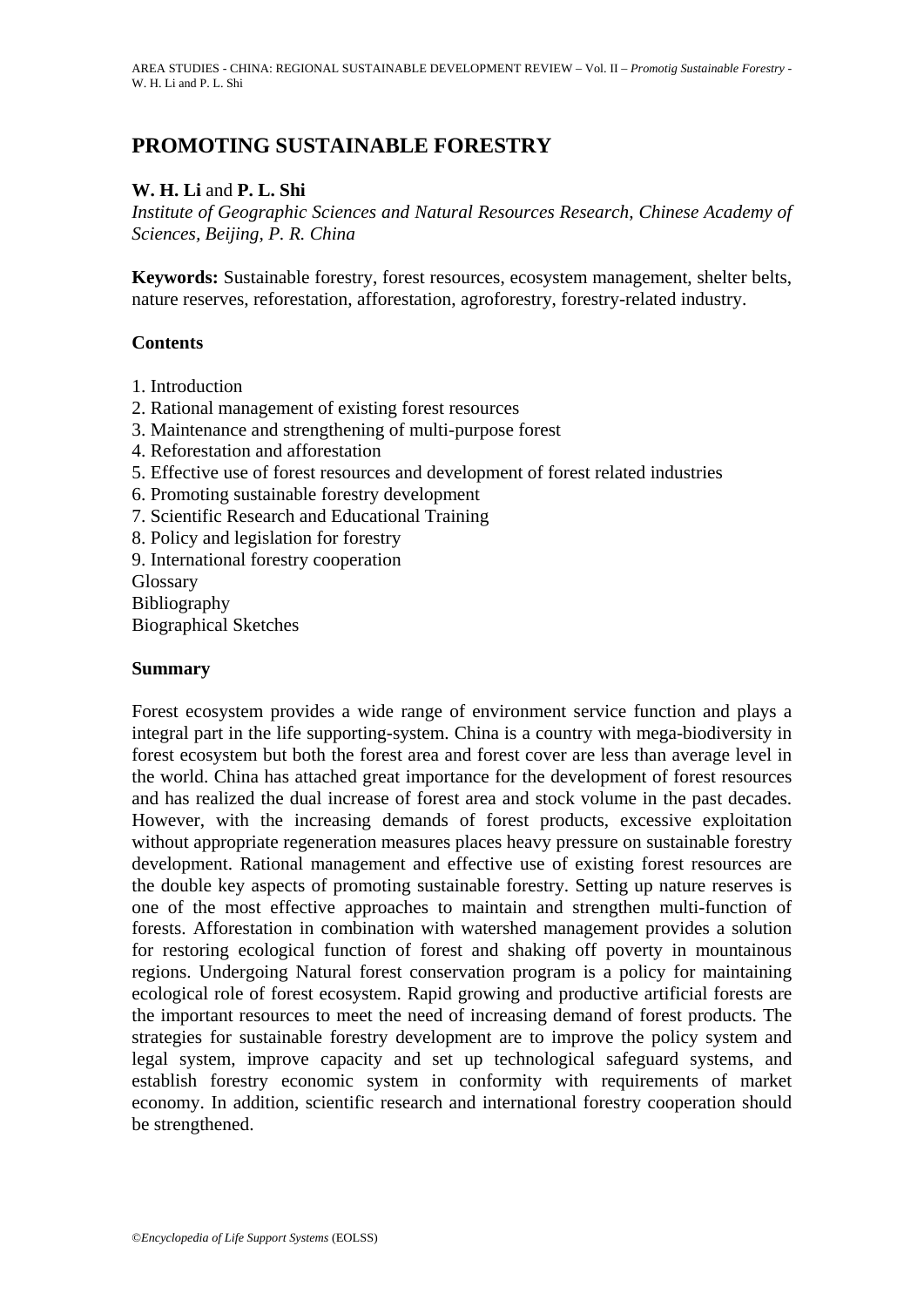# **1. Introduction**

### **1.1. Function of forest**

Forests play an increasingly important role in China's social and economic development. Besides supplying commercial timber and fuelwood, forests yield large quantities of non-wood products such as forage, animal and plant food, furs and skins, essential oils, gums, waxes, latex and resins, etc. In addition to the production of goods, the forest ecosystem provides a wide range of environmental service functions through purification of air and water, mitigation of drought and floods, generation and preservation of soils and renewal of their fertility, cycling and movement of nutrients, control of the vast majority of pests, protection from the sun's harmful ultraviolet rays, partial stabilization of climate, moderation of weather extremes and their impact and provision of aesthetic beauty and intellectual stimulation that lift the human spirit. As an integral part of the Earth's life-supporting systems, forests provide suitable habitats for conserving biodiversity. More than 90% of plants and animals are found in forested areas.

### **1.2. Current status of forest resources in China**

China has more than 8000 species of woody plants, of which more than 2000 species are trees. There are 26 genera and 200 species of *Pinaceae* and *Taxodiaceae*. In addition, China has more than 260 genera and 2000 species of broad-leaf trees. Most of these trees make high quality timber of special economic value. However, China has very limited forest resources, mainly distributed in the north-eastern and south-western region. At present forests cover an area of 130 million hectares and amounting to 9000 million cubic meters of timber. China's forest area is only 3 to 4% of the total forest area of the world. The national forest cover is less than 14%. The available per capita forest area is only 0.11 hectares and the total stock volume is 860 million cubic meters, which is 11.7% and 12.6% of the world average, respectively.

The main problems in forestry are shortage of forest area, failure to exploit over-mature forest in more remote areas, and excessive harvesting in accessible areas without promoting regeneration practices. Residues from cutting and processing have not been fully utilized.

China attaches great importance to the development of forest resources. The central government has put forward a number of general strategic objectives and countermeasures for strengthening breeding, protecting and managing forest resources, enlarging forest area, and improving forest quality. Since 1995 there has been very extensive planting of large-scale shelter forests, implementation of ecological system projects, voluntary afforestation activities and national green programs. The Chinese Government has promulgated a series of afforestation technology regulations and set up scientific and technological systems, information networks for scientific research, and extended technological supervision. Advanced scientific and technological achievements and practical technology have been promoted to improve the quality of forest planting and breeding.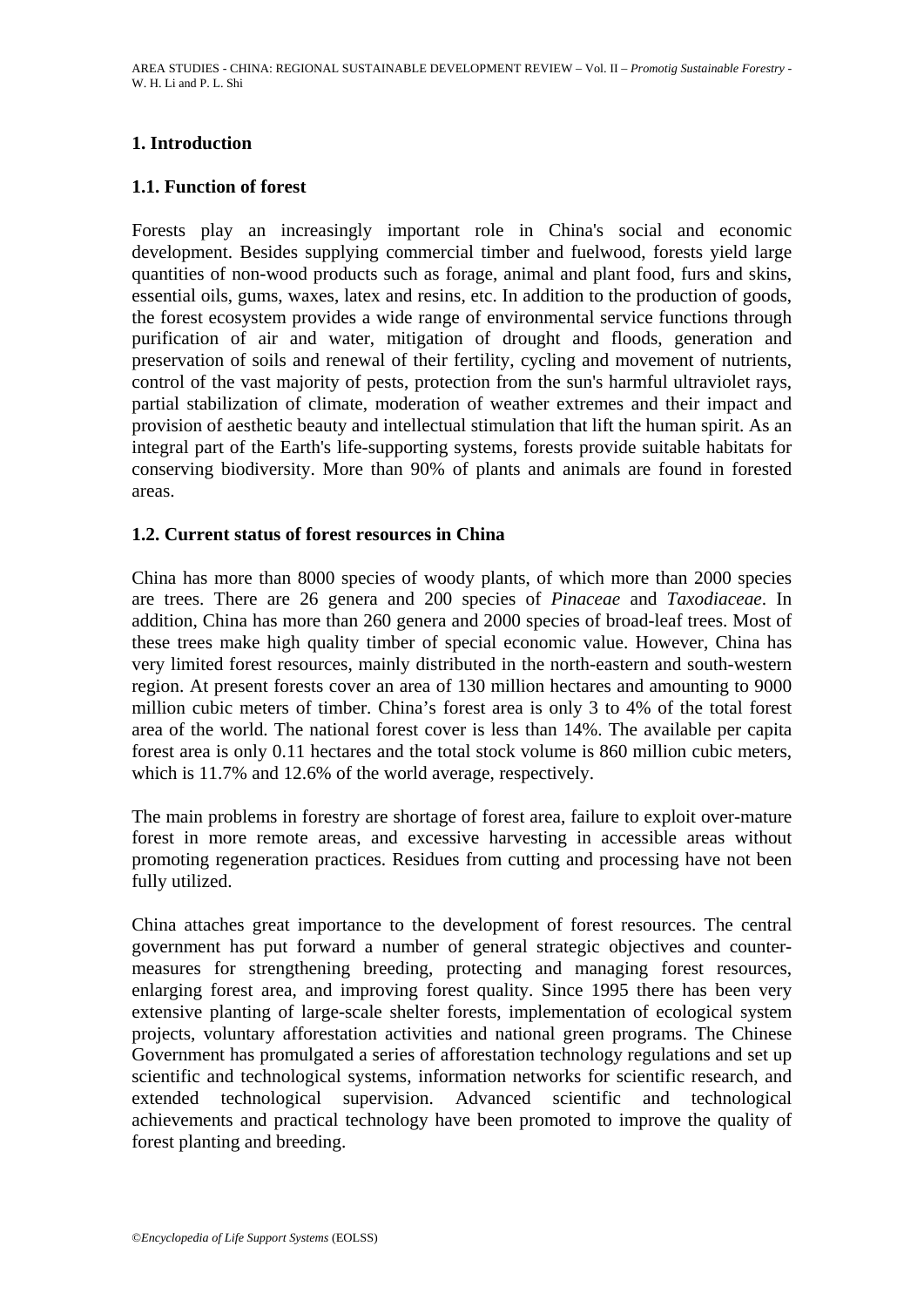## **1.3. Forestry in China and its diagnosis**

Only a small area of forests and a poor heritage of forestry survived until the foundation of the People's Republic of China. Owing to rapid population growth, coupled with the development of agriculture, industry and construction, the exploitation of forest resources in China has been accelerating, and this in turn has led to a series of hazards and disasters.

The Chinese Government has always attached great importance to development of forestry, regarding tree planting, afforestation, land greening and improvement of the environment as a major priority. The Government adopted a series of major political, economic and legislative measures to forcefully promote forestry development. While the total volume of forest resources globally is currently showing a decreasing trend, China has managed to increase both the forest area and the stock volume. According to the result of a comparison between the fourth national forest resources inventory (1989- 1993) and the third national forest resources inventory (1984-1988), the forest area increased by 8.03 million hectares, with an annual increase of about 2.04 million hectares. The net increase rate of forest cover was 0.94%, with an annual increase rate of about 0.2%, and the annual average increment of forest stock volume was 70.16 million cubic meters. The forest area of China currently stands at 133.7 million hectares, the forest cover reaches 13.92%, and the forest stock volume is 10.137 billion cubic meters.

China has extensively motivated the public to participate in forestry development, keeping on with the campaign of obligatory tree planting over the whole country, greatly promoting the overall development of forestry. While going on improving largescale shelterbelt forestry ecological programs have basically covered all of China's provinces and districts (excluding Taiwan). Not counting the Plain Greening Program, the total ecological program, including the planned area for afforestation, covers 121.96 million hectares, taking up 12.7% of the territory. Furthermore, great efforts have been made to actively rescue endangered species, and vigorously strengthen the development of nature reserves.

The Chinese Government lays great emphasis on the issue of sustainable forestry development. China has adopted many forceful measures and taken the Forestry Action Plan for China's Agenda 21 as a guide to incorporate sustainable forestry development strategies into the Long Term Plan by the Year 2010. The priority projects were enacted for implementing sustainable forestry development. Training courses and symposia on the incorporation of the Forestry Action Plan for China's Agenda 21 into forestry economic development planning at different levels, were held successively in 1995 and 1996, to guide local levels in the drawing up of their medium and long term forestry economic development plans. The Chinese Government has set up organizations to carry out comprehensive mountain development focusing on forestry, and trying eliminate poverty. Overall planning and integrated management of mountain, water, farmland, forests and roads have been carried out to promote the multi-faceted development of mountain economies. The Ministry of Forestry has selected four typical regions of different types in China to carry out the development of "Experimental and Demonstration Sites for Sustainable Forestry Development" and provide experiences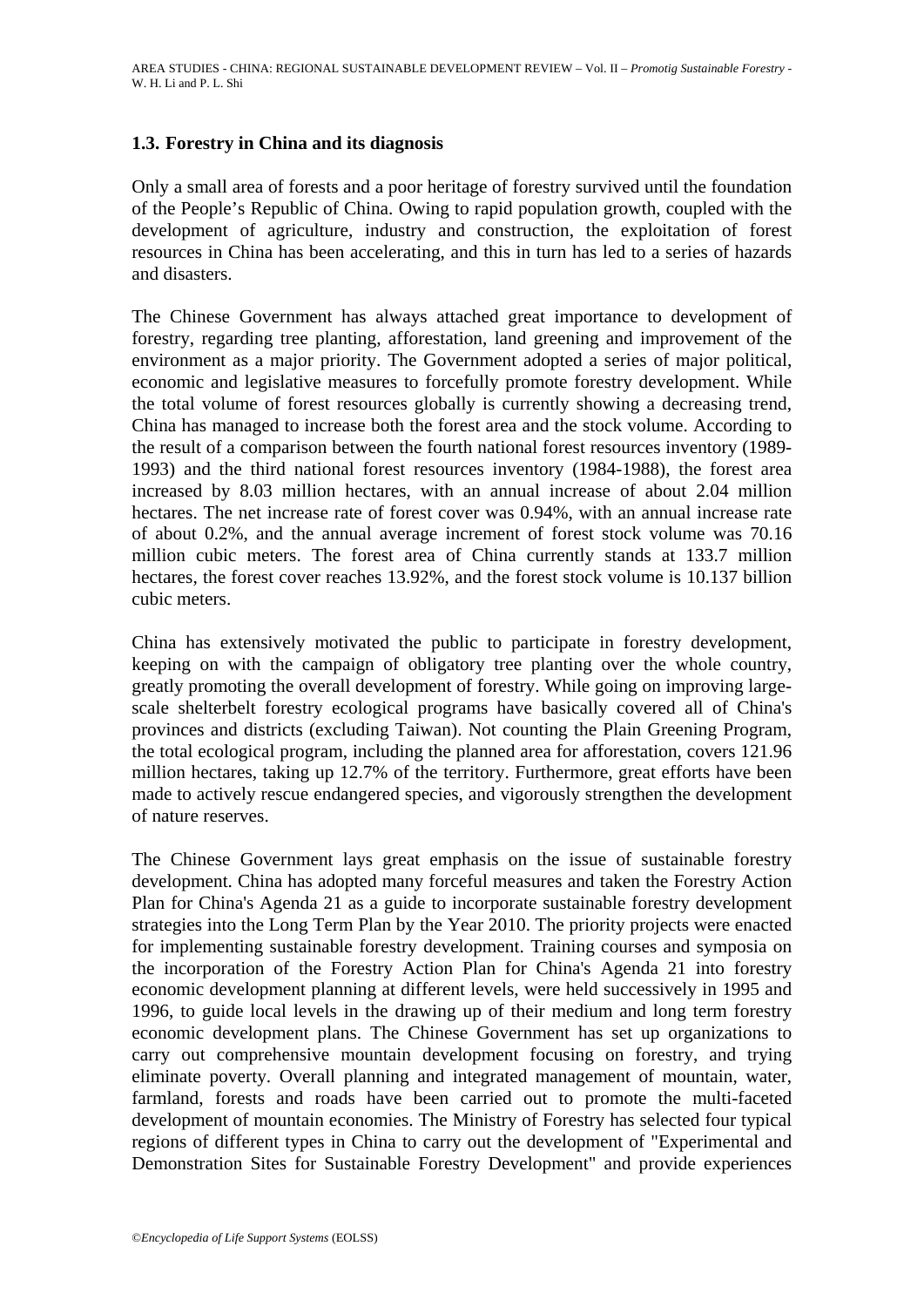and methodologies for the sustainable development of China's forestry.

# **2. Rational management of existing forest resources**

## **2.1. Development of forest survey and monitoring system**

The formulation of a national forest survey and monitoring system is fundamental to forest management and sustainable utilization. At present, a state forest survey and monitoring system has been completed, but systems at the prefecture or bureau level are still in the experimental phase. On the whole, China's forest survey and monitoring system, especially at the local level, needs improvement, despite some rudimentary achievements.

China will create a program to develop a forest survey management system that incorporates relevant technical standards. Four state level forest survey centers will be established in the North-east, the middle South, the North and the North-west. Provincial and prefecture forest survey bodies will also be set up. And then a national forest information database and geographical information system will be created. Policies and regulations will be implemented to promote experimentation on the spread of management models for monitoring forest ownership and usage. China will set up a national forest monitoring system by the end of this century, which includes local networks, a data monitoring system and geographical information system. An assets management system for forests will be established as soon as possible to implement the commercial usage of forest resources, and complete a forest monitoring and management system that fits the market economy.

# **2.2. Management of existing forests**

In China, existing forests cover an area of 130 million hectares and amounting to 9,000 million cubic meter in timber. The current national forest cover is less than 14%. Illegal felling and destructive behaviors are frequently observed. Quite a lot of these forest resources are being destroyed to different degrees. There are many problems in the supervision and management of forest resources, such as clear felling of forest, low timber prices, and the relationship between forest ownership and user rights. The market economy requires a business management system of forest resources. In the near future, China will adopt effective measures to maintain the ecological value of forests and appraise resource benefits. Advanced technologies and professional skills will be employed to design and carry out campaigns to maintain, manage and utilize forest resources.

The measurements of forest resources management will place emphasis on the following aspects:

## **a) Promoting management activities to prevent forest destruction and further deterioration**

China will plan for forest growth and utilization, enhance the forest management bodies at all levels, and work to increase the public awareness of the significance of forest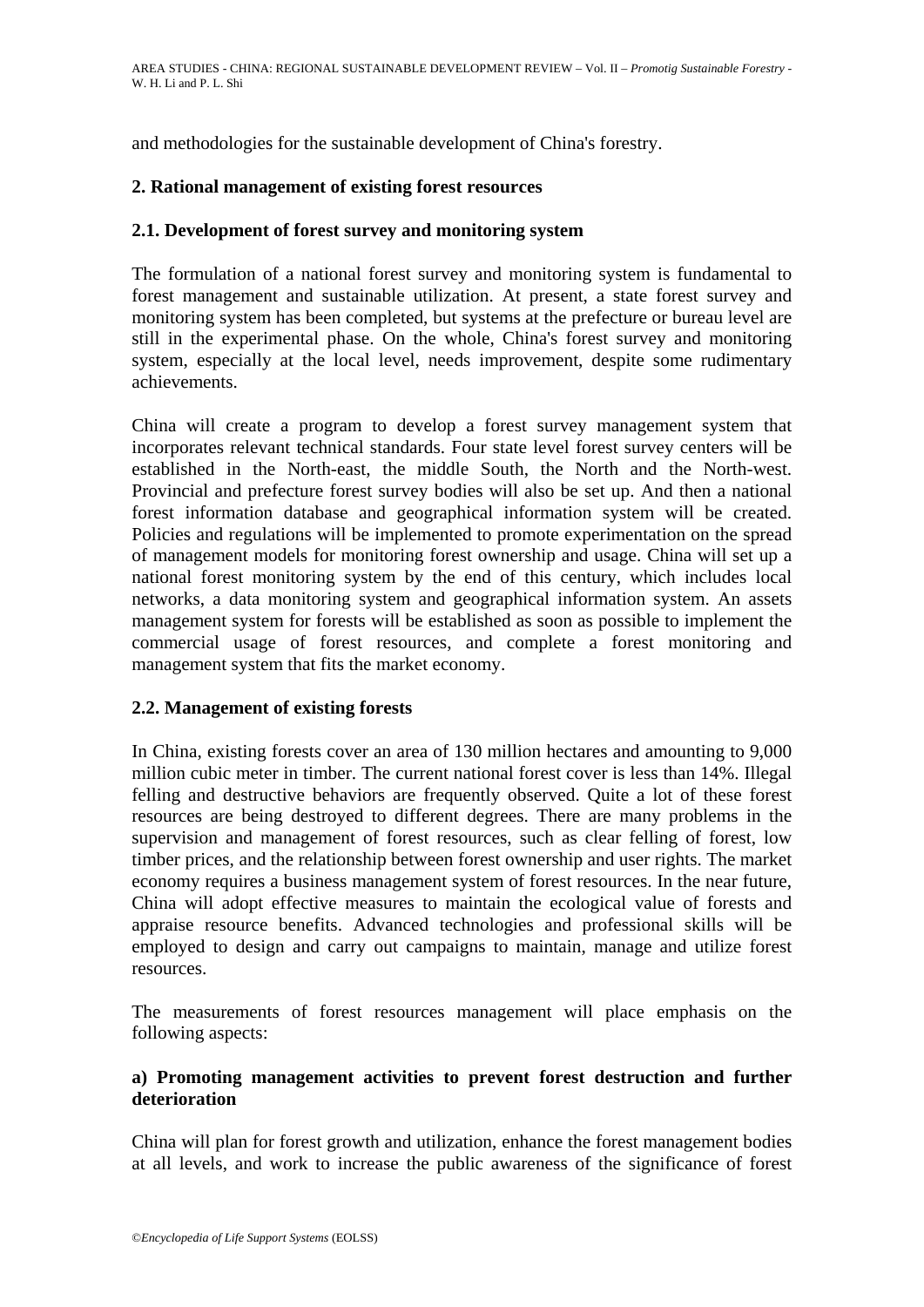resource management. China will motivate citizens to participate in voluntary tree planting and encourage contracting wasteland for afforestation. Illegal felling behavior that destroys forest resources will be strictly forbidden.

# **b) Strengthening program of natural forests conservation**

Now natural forests cover an area of 873 million  $hm^2$ , accounting for 80% of total area of stands, and 92% of total stock volume. The natural forest resources play a multiple role in maintaining ecological equilibrium. The main objectives of natural forest resources conservation are to conserve biodiversity and promote socio-economic sustainable development. Through adjusting development strategies and forest resource management, it is expected to reconstruct and make full use of ecological service function of natural forest resources and to improve ecological environment, which sustains our survival. By the end of 2010, the natural forest resources are expected to be recovered. The management direction will realize the transformation from relying on logging natural forest to depending mainly on artificial forests for timber production. The conflict among population, economy, resources and environment will be moderated and resolved. A self-contained forestry ecological system and rational forestry industry system will be constructed and it will play a great role in socio-economic sustainable development.

The focus of natural resource conservation is protecting forest resources in forbidden felling regions of great ecological value, including the upper reaches of Yangtze River and Yellow River, Inner Mongolia and North-east China. These regions are categorized as non-felling areas, ecological recovery areas and commercial forest areas according to their roles. The forests of non-felling areas need to be protected by prohibiting felling; ecological recovery areas should be protected through reduced felling, and commercial areas need to strengthen commercial forest cultivation. The natural forest resources conservation engineering should coordinate the relationship between conservation and development. It is of great importance to ensure sustainable use of existing forest resources while carrying out natural forest conservation programs.

### **c) Fostering the protection of forest resources**

To accomplish this goal China will attach importance to the construction of bases for fast growing high-yield commercial forests, and reinforce the shelter forest network in the North-east, North-west and North of China, the shelter belts along the upper and middle Yangtze River Basin, the coastal shelter forest network and the afforestation project in Taihang Mountain. Furthermore, China will work to develop trees that are fast growing, of high yield, high calorific value, and multi-purpose timber to solve the energy problem in rural and mountain areas with severe shortages of firewood. Emphasis will be placed on fostering the development of fuel forests, and encouraging the exploration of alternative energy sources such as biogas, solar energy, and more efficient wood burning kitchen ranges. Efforts will also be made to reinforce the protection of the forest zones, and prevent forest destruction and deterioration caused by pollution, forest fire, plant disease, pests and artificial factors.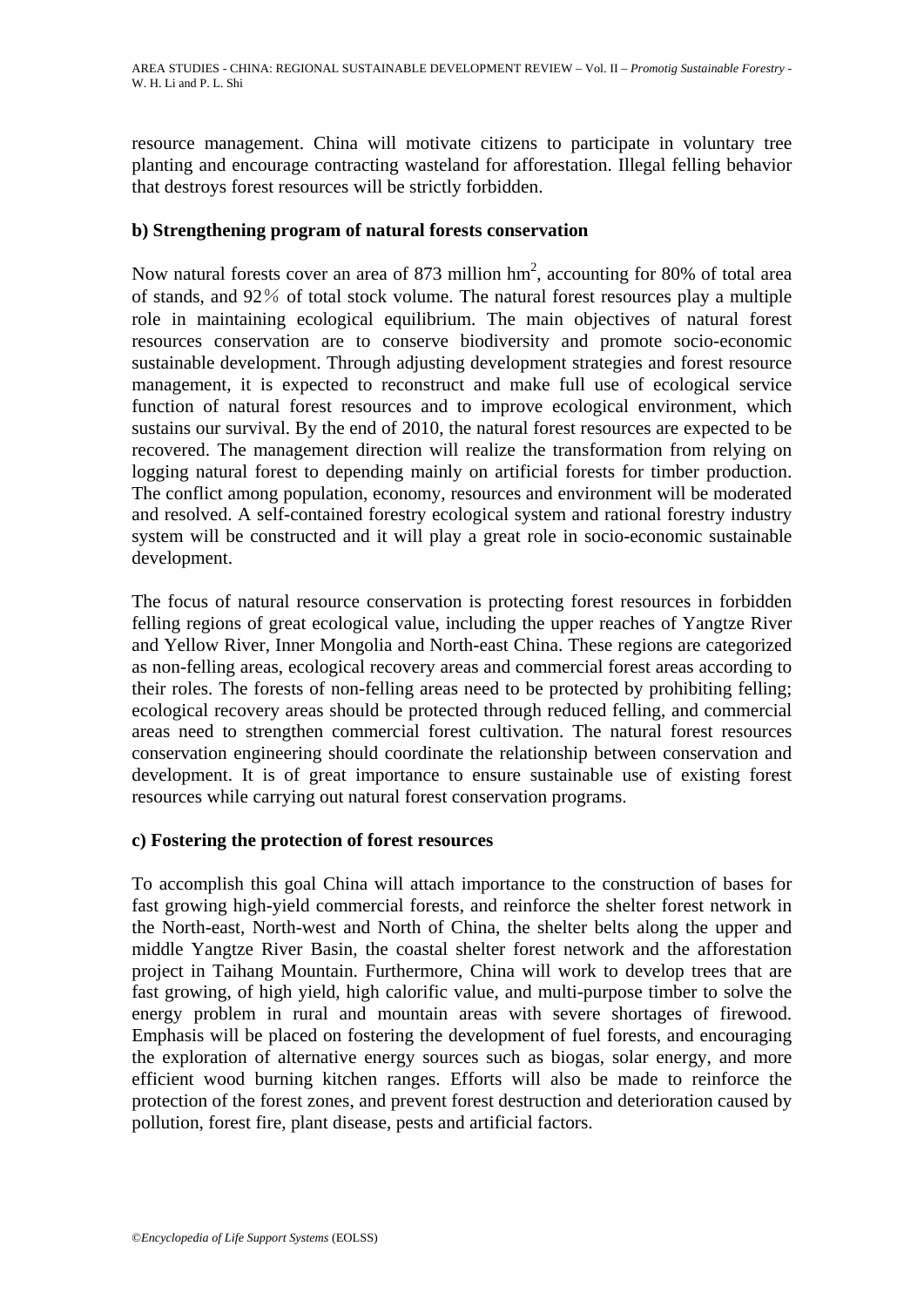#### **d) Constructing conservation and management of forest resources**

Progress has been made in the management of forest resources. A nationwide system for conservation and management of forest resources has taken shape; thus the prevention and control of deforestation have been strengthened. A quota harvest system is being implemented throughout the country. The management of forestland tends to be standardized and in accordance with laws concerned. The major goal is to reverse the trends of excessive consumption of timber. Annual consumption of forest resources nationwide is limited to 300 million cubic meters and the consumption of timber forest is less than its yield.

#### **e) Setting up sound market economy system**

In order to incorporate supervisory work with forest resources and asset management, it is of great importance to set up a unified system, well suited to the market economy. The government will supervise the implementation of a forest development program to monitor and control felling and regeneration. China will carry out price reform for forest products, gradually abolishing the loss subsidy given to forestry enterprises, and collecting a compensation fee for exploiting forest resources.

- -
- -
- -

# TO ACCESS ALL THE **21 PAGES** OF THIS CHAPTER, Visit: [http://www.eolss.net/Eolss-sampleAllChapter.aspx](https://www.eolss.net/ebooklib/sc_cart.aspx?File=E1-54-17)

#### **Bibliography**

China State Council (1994). *China' Agenda 21*. China Environmental Science Press. [This is the white paper on China's population, environment and development in the 21st century]

China Ministry of Forestry (1994). *Statistics of China Forestry Resources* (1989 ~1994) [in Chinese]. [This presents the forestry resource status in the fourth inventory period in China]

China Ministry of Forestry (1995). *FAO Forestry Action Plan for China's Agenda 21* [in Chinese]. China Forestry Publishing House. [This provides the action plan for forest resource use and sustainable development]

China Ministry of Forestry (1996). *A brief account of China's Forestry* [in Chinese]. [This is a document of introduction of China's forestry resources]

China State Council (1997). *National Report on Sustainable Development* [in Chinese]. [This provides the outline of China's resource use and sustainable development]